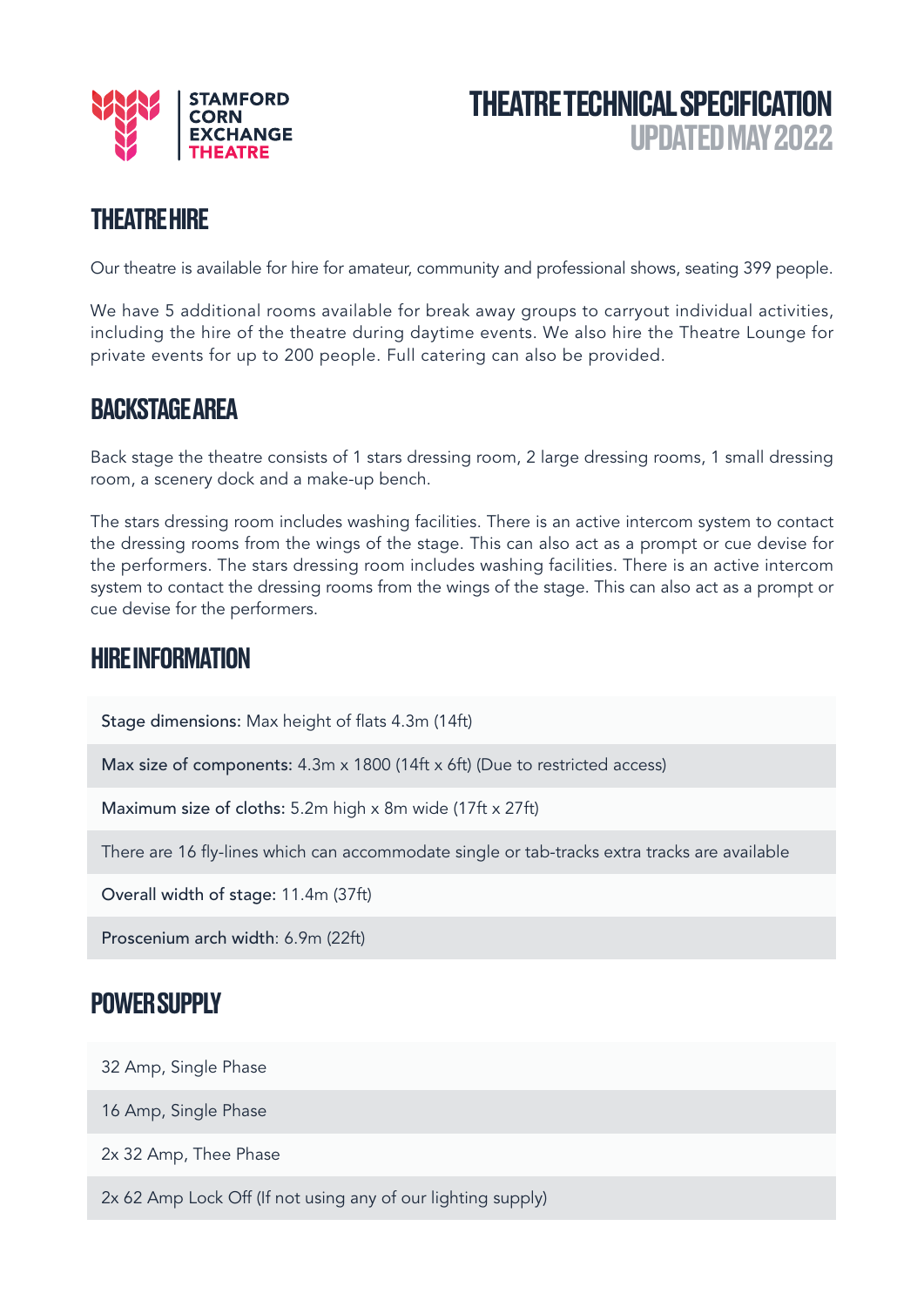## LIGHTING

| 24 2K Dimmer Channels                               |
|-----------------------------------------------------|
| (6 FOH, 6 BAR 1, 6 BAR 2, 6 BAR 3)                  |
| 1 LeapFrog 48                                       |
| 12 Par 64's                                         |
| 14 LEDJ Performer (RGBWA) Par Cans                  |
| 4 LEDJ Performer Hez (RGBWAUV) Par Cans             |
| 4 Mini Fresnels                                     |
| 4 Chauvet F-145w Fresnels                           |
| 6 Chauvet E-260w Profile                            |
| 8 Chauvet Ovation P56FC                             |
| 2 Chauvet Intimidator Spot 375Z                     |
| 2-575 CT Follow Spots                               |
| 2-400w UV Cannons                                   |
| 32AMP Single Phase Stage Managers Side Single Phase |
| 6 Double Sockets Around Stage                       |

# IN-HOUSE PA SYSTEM

3 NO. RCF HDL 10-A - Active Line Array Module 4.2K Peak Power 2.1K RMS

1 NO. RCF HDL15-AS - Flyable Subwoofer 2K Peak Power 1K RMS

Total Peak Power 10.4K

Total RMS Power 5.2K

1 QU-24 Digital Desk

1 12-4 Snake On Stage XLR

6 Fold Back Speakers

(8 Separate Mixes Available)